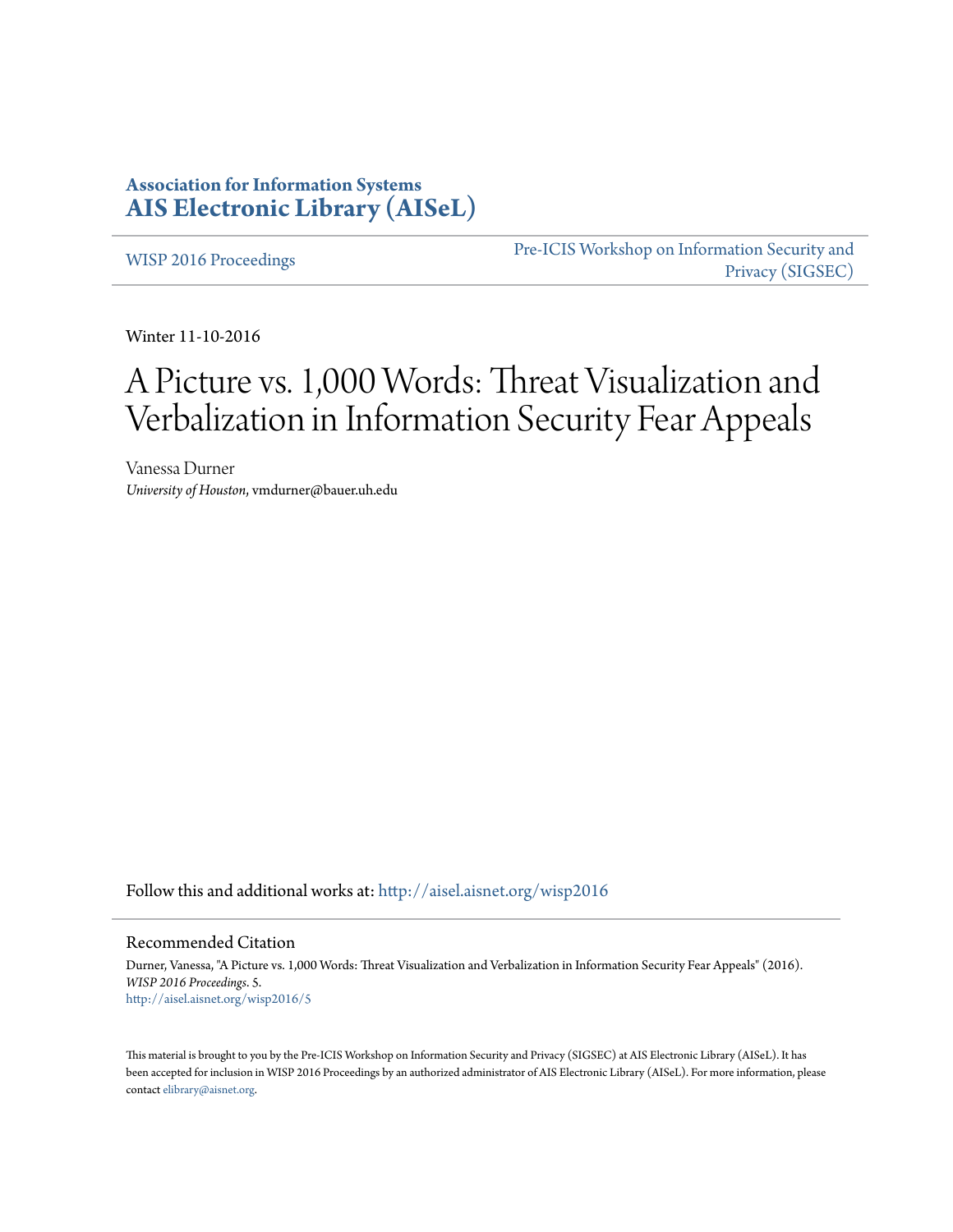# **A Picture vs. 1,000 Words: Threat Visualization and Verbalization in Information Security Fear Appeals**

*Research in Progress*

**Vanessa Durner** University of Houston, Houston, Texas, USA {vmdurner@bauer.uh.edu}

### **ABSTRACT**

Fear appeals are messages designed to persuade individuals to adopt a recommended behavior by describing the danger associated with a particular threat. This paper focuses on the persuasive roles of threat-related images and text in information security fear appeals and describes a series of studies that use neurophysiological measures to investigate how a fear appeal's threat verbalization and visualization drive emotion and cognition in order to motivate appropriate information security behavior.

**Keywords:** fear appeals, information security behavior, protection motivation, passwords

# **INTRODUCTION**

Organizations currently face a substantial and expensive information security problem. In 2014, 42.8 million security breaches were reported, with the consolidated total cost of a single breach averaging \$3.8 million (PricewaterhouseCoopers 2015). Organizations consequently need to motivate employees' information security behavior, which includes their conscious involvement in protecting information and information systems assets. Fear can lead individuals to take protective instructions more seriously (Witte 1992). The use of fear appeals is widespread and assumes that persuasion is enhanced when individuals are afraid (Dillard 1994). However, the impact of a fear appeal is not uniform across individuals, due to variations in perceptions of the appeal (Rogers 1983), and empirical research on the effectiveness of information security fear appeals has yielded mixed results (Johnston et al. 2015). Therefore, a better understanding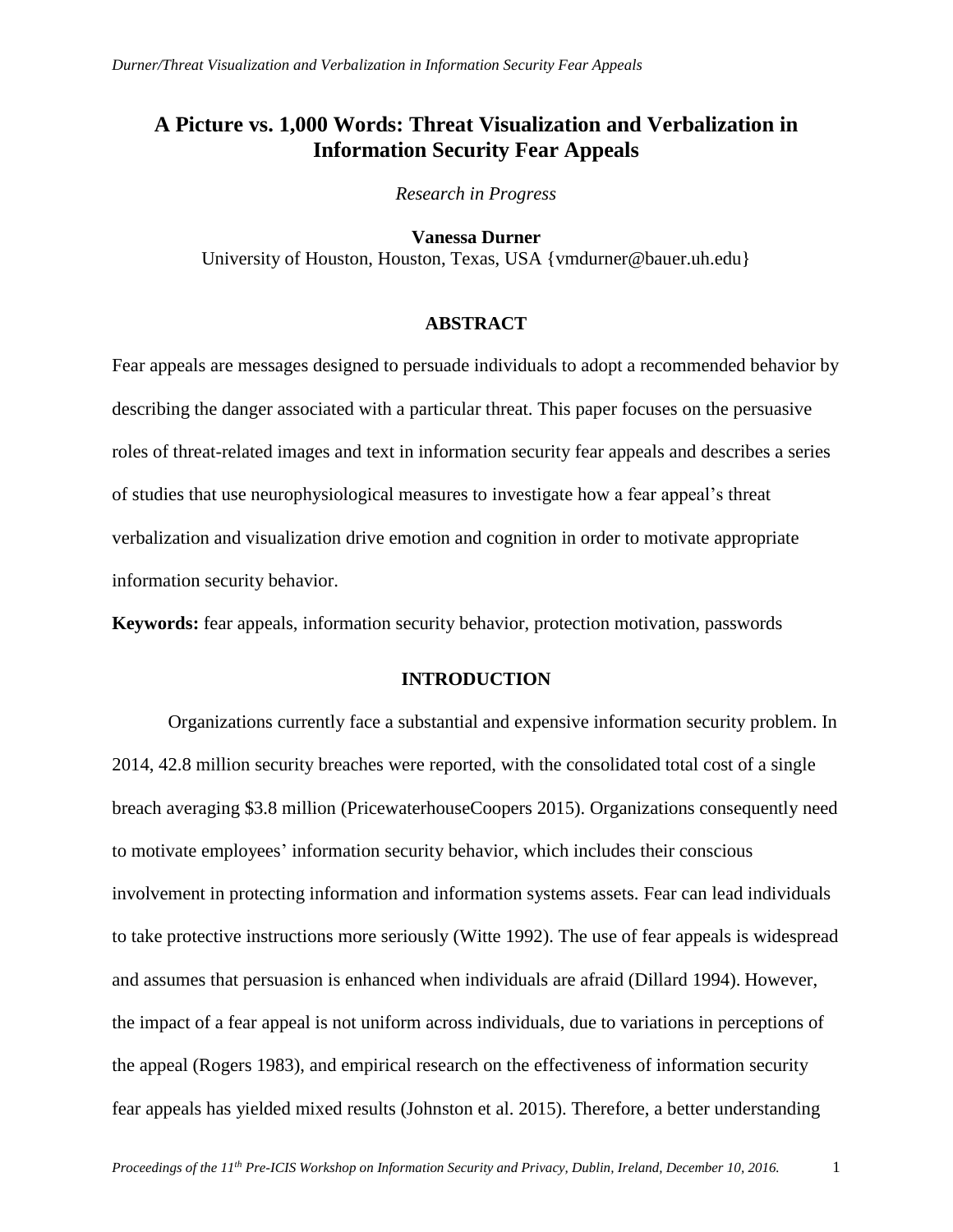#### *Durner/Threat Visualization and Verbalization in Information Security Fear Appeals*

of the factors that influence perceptions of information security fear appeals would help organizations to craft fear appeals in ways that increases their persuasive effectiveness in motivating information security behavior.

Information security research on fear appeals tends to focus on threat verbalization via text-based fear appeal components, overlooking the motivating potential of threat visualization via image-based fear appeal components. By reproducing reality, image-based messages can elicit a variety of emotional responses (Messaris 1997). Consequently, images in fear appeals can evoke fear reactions, which can influence the process by which a fear appeal motivates behavior. To contribute to a better understanding of this process, this investigation focuses on the roles of fear appeal images and text in motivating information security behavior.

### **FEAR APPEAL COMPONENTS**

Fear appeal theories such as the Extended Parallel Process Model (Witte 1992) and Protection Motivation Theory (Rogers 1983) argue that individuals evaluate a fear appeal's threat based on fear appeal components, leading to appraisals of the threat and recommended response that eventually can motivate the individuals to perform that response. Previous research has shown that information security fear appeals can promote various behavioral intentions and behaviors, such as individuals' intentions to install and run anti-spyware software (Johnston and Warkentin 2010), users' data backups (Boss et al. 2015), and decreased password reuse (Jenkins et al. 2014).

Fear appeals conventionally have four rhetorical components: threat severity, threat vulnerability, response efficacy, and self-efficacy (Rogers 1983; Witte 1992). However, other elements in a fear appeal have the potential to elicit fear and influence information security behavior. For example, a recent study suggests that the conventional fear appeal rhetorical framework is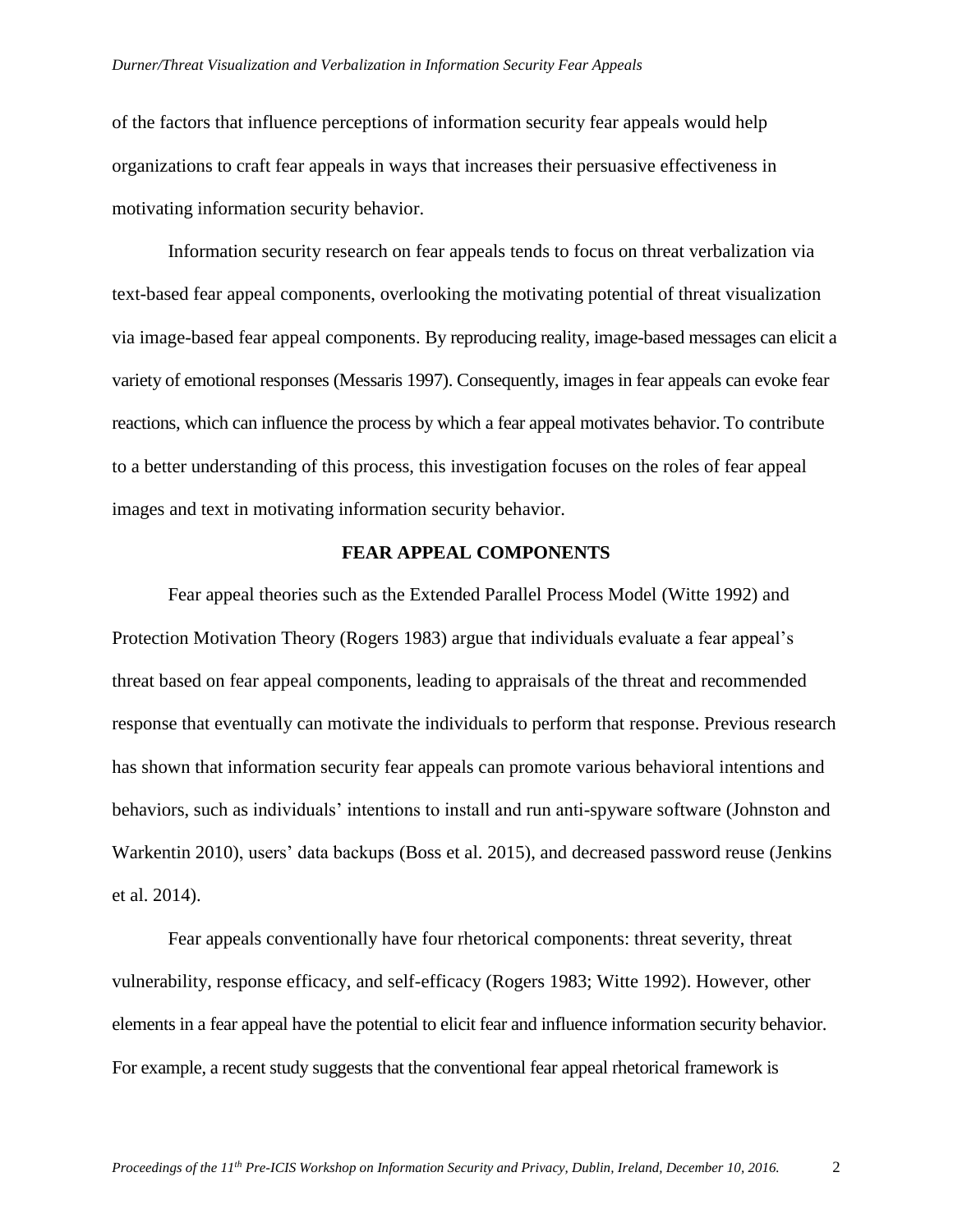inadequate for addressing information security threats, partially due to an absence of rhetoric that addresses threats of a personal nature (Johnston et al. 2015). Nevertheless, most research on information security fear appeals has focused on examining relationships among components of the fear appeal's message, perceptions of the message, and behavioral intentions (Johnston and Warkentin 2010). Thus far, this research has "only scratched the surface of the potential of fear as a motivator for security compliance" (Crossler et al. 2013, p. 93), even though both "in an information security context, both benevolent and malicious messages commonly attempt to elicit fear to motivate the target into action" (Anderson et al. 2016, p. 372).

# **Fear Appeals and Fear**

Research in semiotics and marketing suggests that image-based messages elicit emotions due to the strong relationship between vision and emotion (Messaris 1997). Fear appeals with images can thus evoke stronger fear reactions than purely text-based messages, as demonstrated by research on warning messages on tobacco products(Hammond 2011; Ruiter et al. 2001). For example, a recent study has found that security warnings that include images with fear and disgust facial cues elicit higher recorded brain activity, reaction time, and self-reported attention compared to warnings without a facial image (Eargle et al. 2016), suggesting that individuals dedicate more attention and threat processing to security messages with threat-related images compared to security messages without images.

Even though prevalent fear appeal theories include fear arousal as a construct (Rogers 1983; Witte 1992), they fail to explain how a fear appeal can evoke fear and how fear in turn can motivate behavior (Dillard 1994). The following section outlines how threat visualization in fear appeals can elicit fear and focus attention on threat verbalization, which can subsequently provide evidence that motivates information security behavior.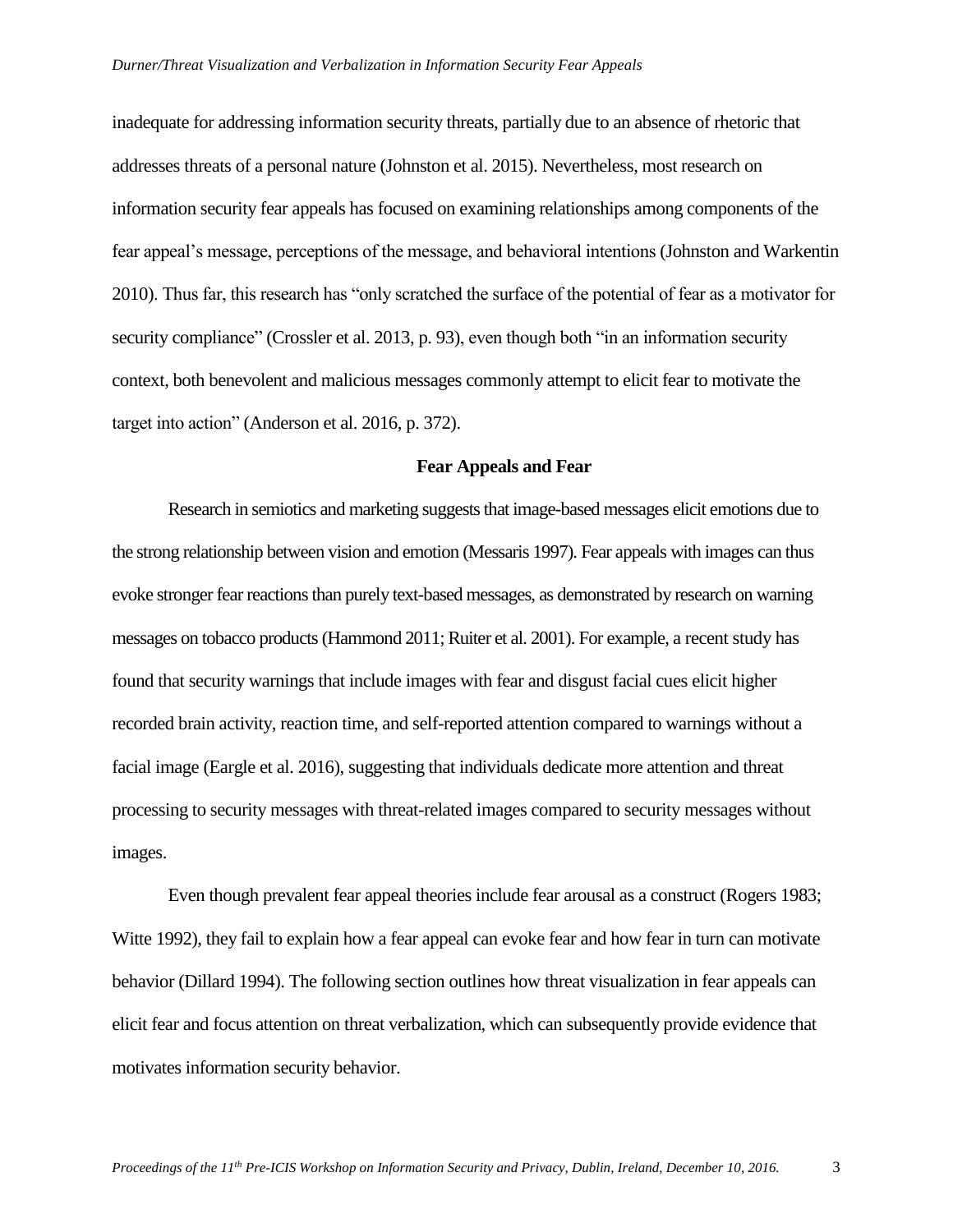# **CONCEPTUAL FRAMEWORK**

Threat visualization is a fear appeal characteristic that represents the extent to which a fear appeal uses images to convey a specific danger that exists in a particular environment. A synthesis of the integrated process model for emotion (Elfenbein 2007) and a model of fear-processing circuitry from neuroscience (LeDoux 2000) suggests that exposure to a fear appeal initiates both immediate and delayed emotional registration, which represent the two neural pathways by which an individual becomes aware of and reacts to an emotional stimulus. These theoretical perspectives are appropriate for this investigation because they reflect the neural basis of emotion and the role of emotions as dynamic responses, as opposed to the tendency of many models to treat emotions as static and aggregate over time (Gooty et al. 2009).

Immediate emotional registration occurs when an individual processes sensory (e.g. visual) information associated with a fear appeal, and it influences how much attention is allocated to the fear appeal. In particular, as threat visualization increases, attention to the fear appeal should increase. This relationship is consistent with the results of a study that investigated attention to fear-relevant versus fearirrelevant images (Öhman et al. 2001), which suggests that humans have a general bias to direct attention toward images with high threat visualization. Additionally, the semantic property of iconicity represents an image's ability to reproduce the appearance of reality and contributes to an image-based message's capability of evoking emotion (Messaris 1997). Because fear appeals with threat visualization inherently have greater iconicity than purely text-based fear appeals, they are more likely to elicit fear.

After a fear appeal image draws an individual's attention via immediate emotional registration, threat verbalization can influence delayed emotional registration and cognitive threat appraisal by conveying information related to threat severity (the negative implications for the individual associated with the threat) and threat vulnerability (the relevance of the threat to the individual). Threat verbalization thus includes a fear appeal's text-based evidence that is intended to convince an individual that a particular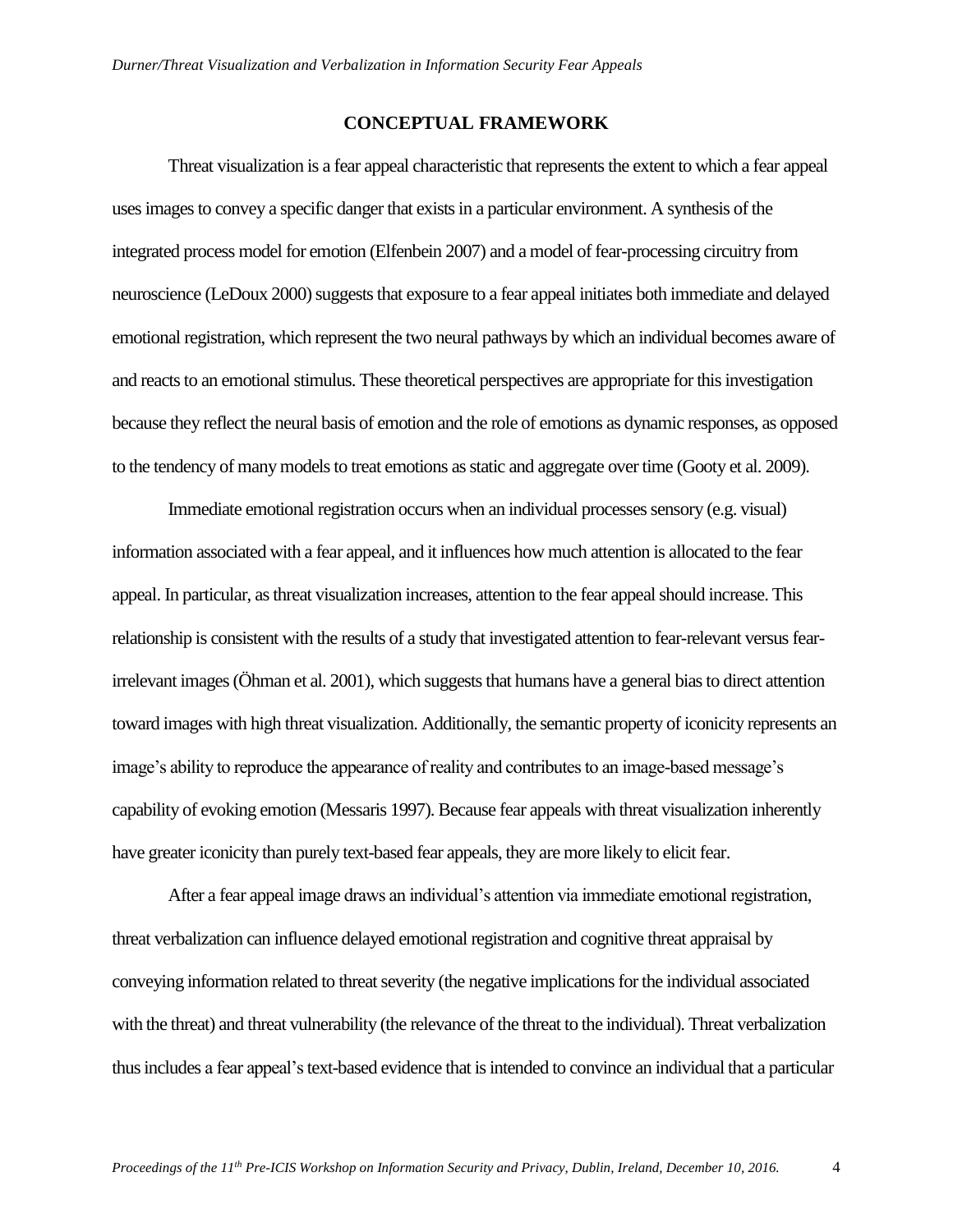threat is formidable and probable to some degree. Threat visualization can quickly draw attention to a fear appeal by concisely conveying danger, and it drives individuals to focus on threat verbalization, which provides evidence of the threat to convince them to adopt the recommended mitigation response.

# **METHODOLOGY**

Neuro-information systems (NeuroIS) research applies cognitive neuroscience theories, methods, and tools to information systems research and focuses on biological metrics that indicate emotional state (vom Brocke and Liang 2014). NeuroIS is well-suited to this investigation because it facilitates measurement of the subconscious affective processes involved in emotional registration and emotional experience. Therefore, this approach will be adopted for a series of studies involving fear appeals that link passwords and identity theft. The studies described below use galvanic skin response (GSR) and facial expression analysis to investigate how fear appeals influence password behavior. Such measures are important because this investigation involves subconscious and potentially involuntary reactions.

The first study focuses on the individual influences of threat visualization and verbalization on fear, and will indicate the degree to which each threat component in a fear appeal individually elicits fear. For this study, 100 subjects have been recruited from a course that includes students from all undergraduate business majors. When subjects register for the study, they create a password-protected account (no restrictions on the password appear) and select a time slot to complete a survey and rate a series of images and sentences. The set of images includes computer-related images with varying levels of threat visualization, while the set of sentences includes sentences with varying levels of threat severity and threat vulnerability related to identity theft. The survey includes items related to perceptions of the threat and response (e.g. perceived threat severity). In the rating task, subjects indicate how each stimulus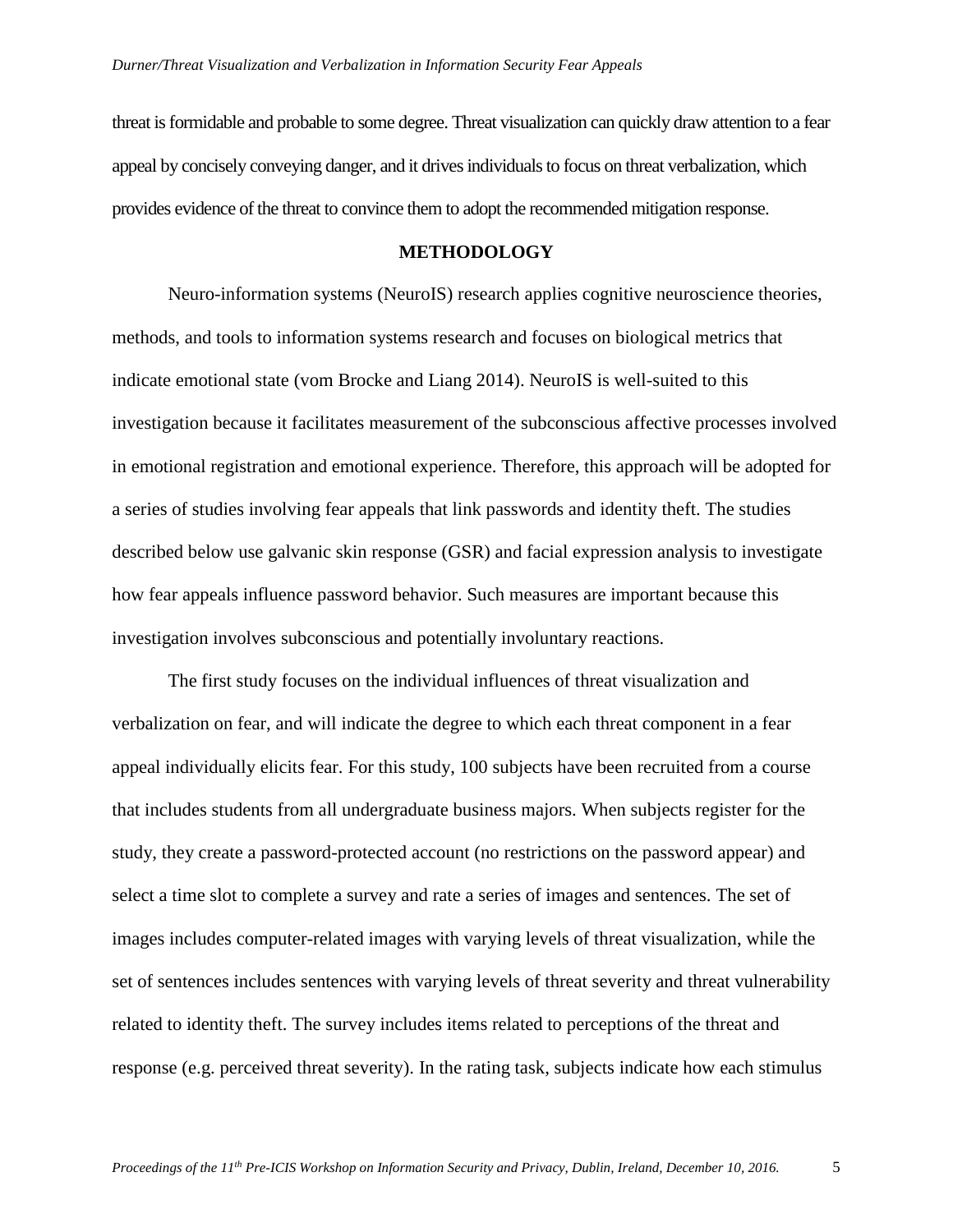makes them feel in terms of valence, arousal, and fear, while their facial expressions are recorded and evaluated using FaceReader software and their GSR is recorded to measure the physiological responses exhibited for each stimulus. These measurements will determine the relative levels of fear and emotion evoked separately by images and sentences associated with identity theft and passwords.

A second study focuses on the combined influence of threat visualization and verbalization on fear. As in the first study, subjects complete a rating task and survey while their facial expressions and GSR are recorded. The rating task stimuli include computer-related images with varying threat visualization combined with sentences with varying threat severity and threat vulnerability related to identity theft.

A final study addresses the influence of threat visualization and verbalization on fear and information security behavior. As in the first study, subjects create a password-protected account and sign up for the experimental task and survey. During the experimental task, subjects are randomly shown one of several fear appeals with varying threat severity, threat vulnerability, and threat visualization while subjects' facial expressions and GSR are recorded. Subject are then prompted to recreate their passwords.

#### **CONCLUSION**

This study will provide neurophysiological-based evidence about the degree to which elements of a fear appeal evoke fear and will establish the extent to which threat visualization and verbalization lead to improved information security behavior. This investigation will thus suggest ways to improve information security training and interventions by leveraging the fear appeal components that have the strongest influence on information security behavior.